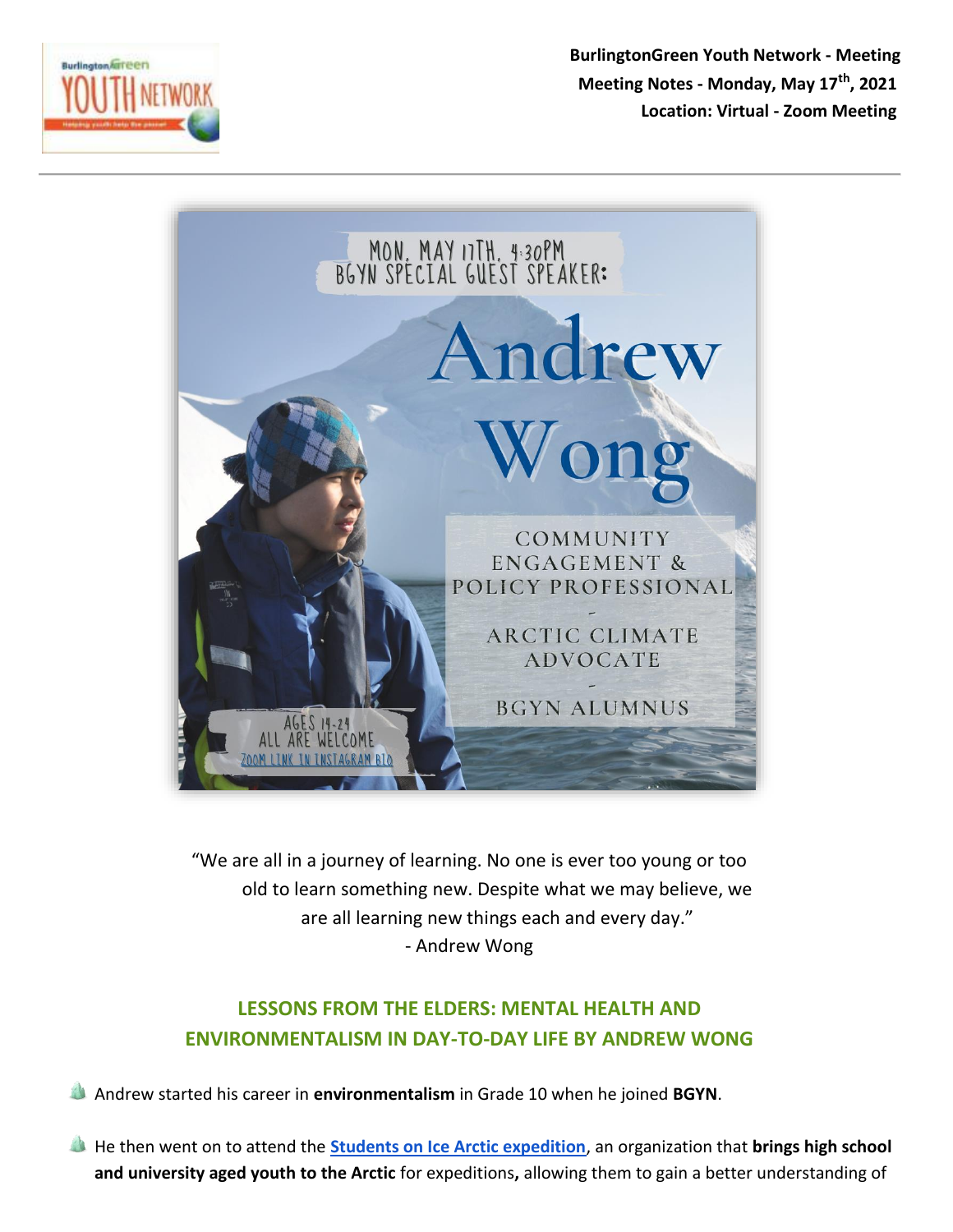life in the far North and the **current issues** that are taking place there. As a part of this program, Andrew spent several weeks on a **boat** with many other youth that travelled through **Southern Nunavut**.

- Andrew's expedition with Students on Ice **sparked his interest in the Arctic**, encouraging him to write his **university thesis** on the **transfer of knowledge by Inuit Elders to Youth**. As a part of his thesis, Andrew spent time in Igloolik, Nunavut, learning the ways of life there by the region's residents.
- Andrew spent over 30 days in a tent in **sub-zero temperatures, hunting, fishing, as well as interacting and learning the ways of the Inuit peoples.** Andrew's time in Nunavut allowed him to gain a thorough understanding as to how Inuit peoples pass down **knowledge and stories from generation to generation.**
- Andrew specifically spent time learning from **Inuit elders** in the community in which he was staying. An **Elder** is a person that is willing to help and **share their knowledge with younger generations.**
- Later on in 2012, Andrew **delegated with a group of youth in Rio de Janeiro** and learnt about how youth can develop **delegation skills** and **improve environmentalism.**

## **Some of the Major Principles Andrew Learnt from the Inuit:**

- **1. Learn by observation first, and then by doing:** an old Inuit principle that applies to learning many new skills. With the guidance of elders, you can practice your skills and develop new skills and traits.
- **2. Use only what you need:** most stores these days are solely focused on making a profit. This has an environmental cost. This principle states that you should find **durable products** so that you can use them for a longer period of time and to **not purchase in excess**.
- **3. Go by what you know:** Use the skills that you **already know** and do not just guess. Use your prior knowledge. Stick to what you know, what you've experienced **rather than guessing.** Do not make assumptions.
- **4. Work hard and never give up:** If you put effort into something, you will achieve your goals. If we try our best every day, we will overcome our goals. If you work towards something and never give up, you will have the resources needed to achieve your goals.
- **5. Stay humble:** Celebrate your successes, but **do not be too boastful** as to avoid envy from others and to ensure you have confidence, but do not feel above others.
- **6. Wake up early:** You will have more time to do things, easier, less burn out. You will set your body more aligned with the natural rhythms of the Earth.